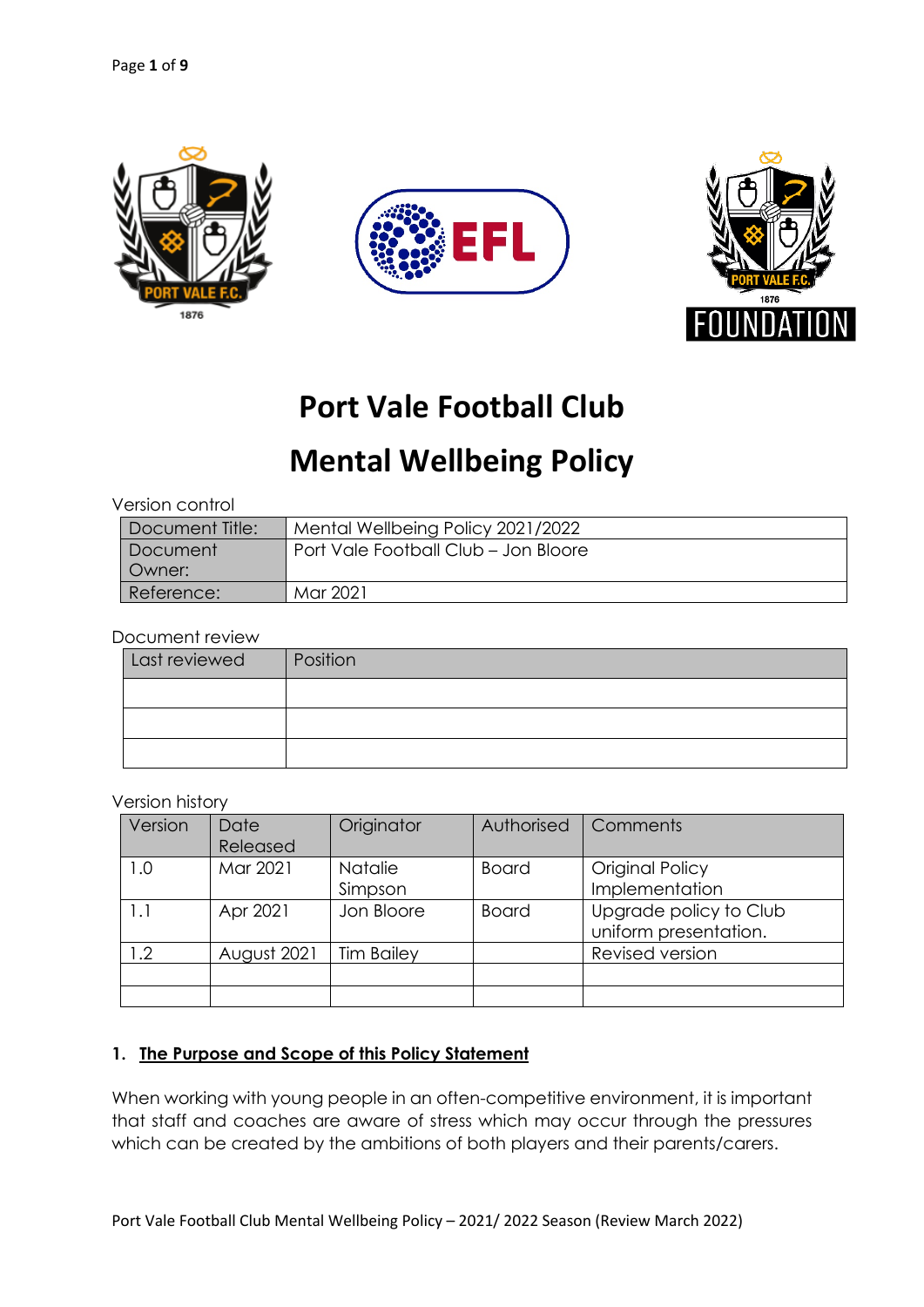There are occasions when players are released from the academy at any age from 9 years and more especially between the ages of 16 and 18. Worrying about possible release and learning to cope after a release are two significant triggers for poor mental health. They can create feelings of stress and sometimes feelings of failure. It is vital that support is in place to address these challenging times and is embedded in the culture of the Club and Academy.

Every year, one in four of us will experience a mental health problem, but this is just what we know about. Many more people struggle without telling anyone or seeking help.

At Port Vale, we take everyone's wellbeing very seriously and recognise everyone as an individual. We work closely with North Staffordshire MIND, and have offered training, designed with football as a sport in mind, to our staff.

We are committed to going further to ensure the protection and promotion of the mental health and wellbeing of our players and staff. We shall continuously strive to improve the mental health environment and culture of the club by identifying, eliminating, or minimising all harmful processes, procedures and behaviours that may cause psychological harm or illness to its players and staff. Furthermore, we shall continuously strive, as far as is reasonably practicable, to promote mental health throughout the club by establishing and maintaining processes that enhance mental health and wellbeing.

This Policy is for use across the club and is to be observed by all staff, the Policy exists to ensure that best practice is promoted and adhered to.

Activities undertaken at the following locations/departments are under the remit of this policy which include:

- Port Vale Football club and the Vale Park Stadium
- Port Vale Foundation Trust
- Port Vale First Team
- Port Vale Academy and youth development
- Port Vale Women
- Port Vale Retail Store

# **2. Definitions**

"Mental health is defined as a state of wellbeing in which every individual realises their own potential, can cope with the normal stresses of life, can work productively and fruitfully, and is able to make a contribution to their own community……health is a state of complete physical, mental and social wellbeing and not merely the absence of disease of infirmity." WHO, 2014.

"Mental wellbeing describes your mental state – how you are feeling and how well you can cope with day-to-day life. Our mental wellbeing is dynamic. It can change from moment to moment, day to day, month to month or year to year.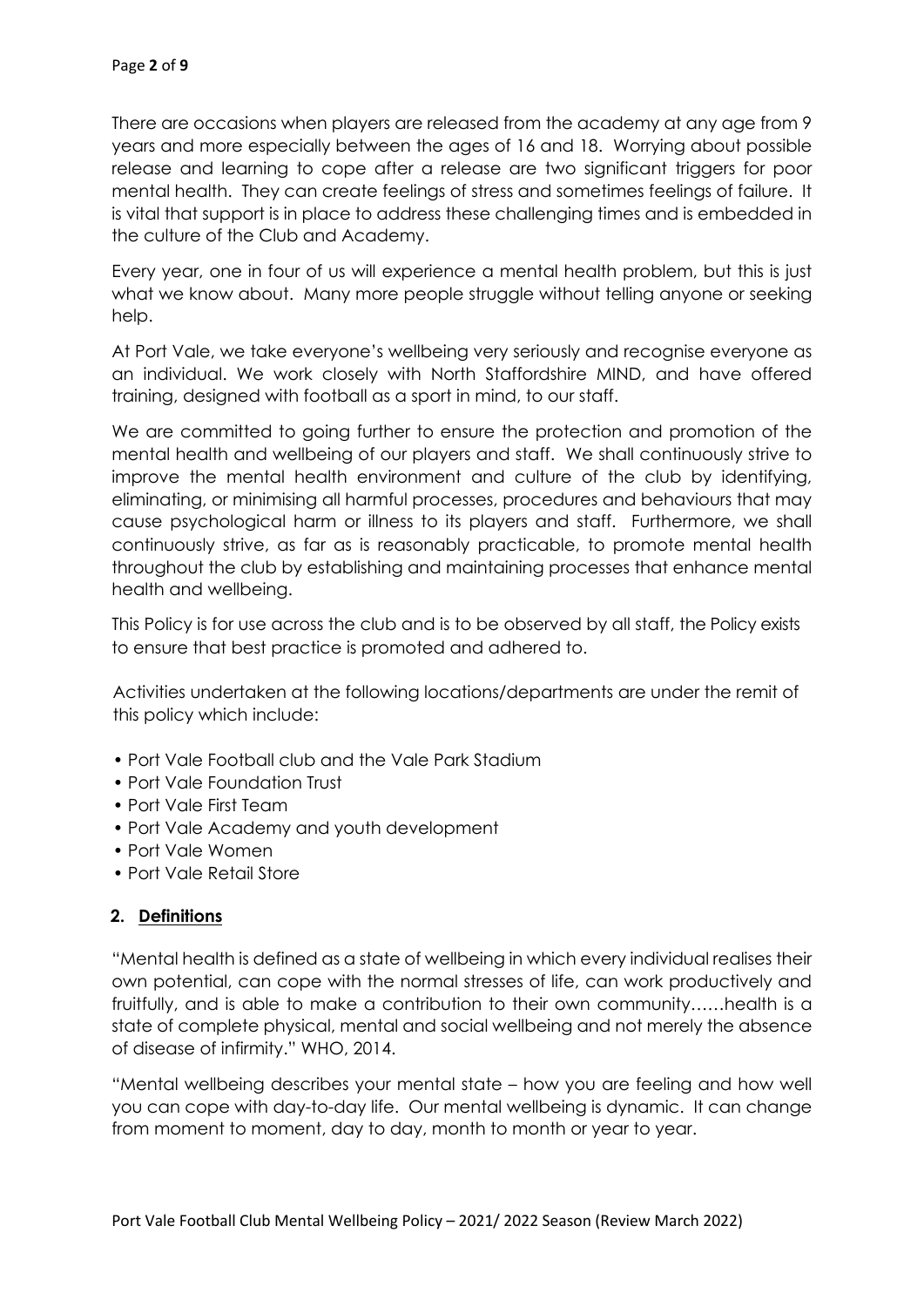If you have good mental wellbeing, you are able to: feel relatively confident in yourself and have positive self-esteem, feel, and express a range of emotions, build and maintain good relationships with others, feel engaged with the world around you, live and work productively, cope with the stresses of daily life, adapt and manage in times of change and uncertainty." (MIND 2019).

Mental ill health is a more than temporary state of mind that adversely affects your ability to function on a day-to-day basis (MIND). We all have mental health, but some of us have mental health problems and may need some additional support to help us through the difficult times.



# **3. Getting Support**

Talking about mental health does not have to be hard and you don't need to be an expert. Simply asking someone how they are feeling can really make a difference.

At appendix A of this policy is a 'Safety Plan' which may be able to assist you when in need of help, there are questions you can answer as a self-guide or to complete when talking to others.

External support available to anyone can include contacting your GP, and through multiple helplines which can be found on the MIND website below. There is staff within Port Vale Football Club who can assist and they, with the individuals permission, can refer to other agencies if appropriate.

https://www.mind.org.uk/information-support/guides-to-support-and-services/crisisservices/helplines-listening-services/

# **4. Support for staff**

Staff are encouraged, where they feel comfortable doing so, to speak first with their line manager about any matter which is causing them concern. Should they not feel comfortable in doing so or wish to speak with someone independent from the line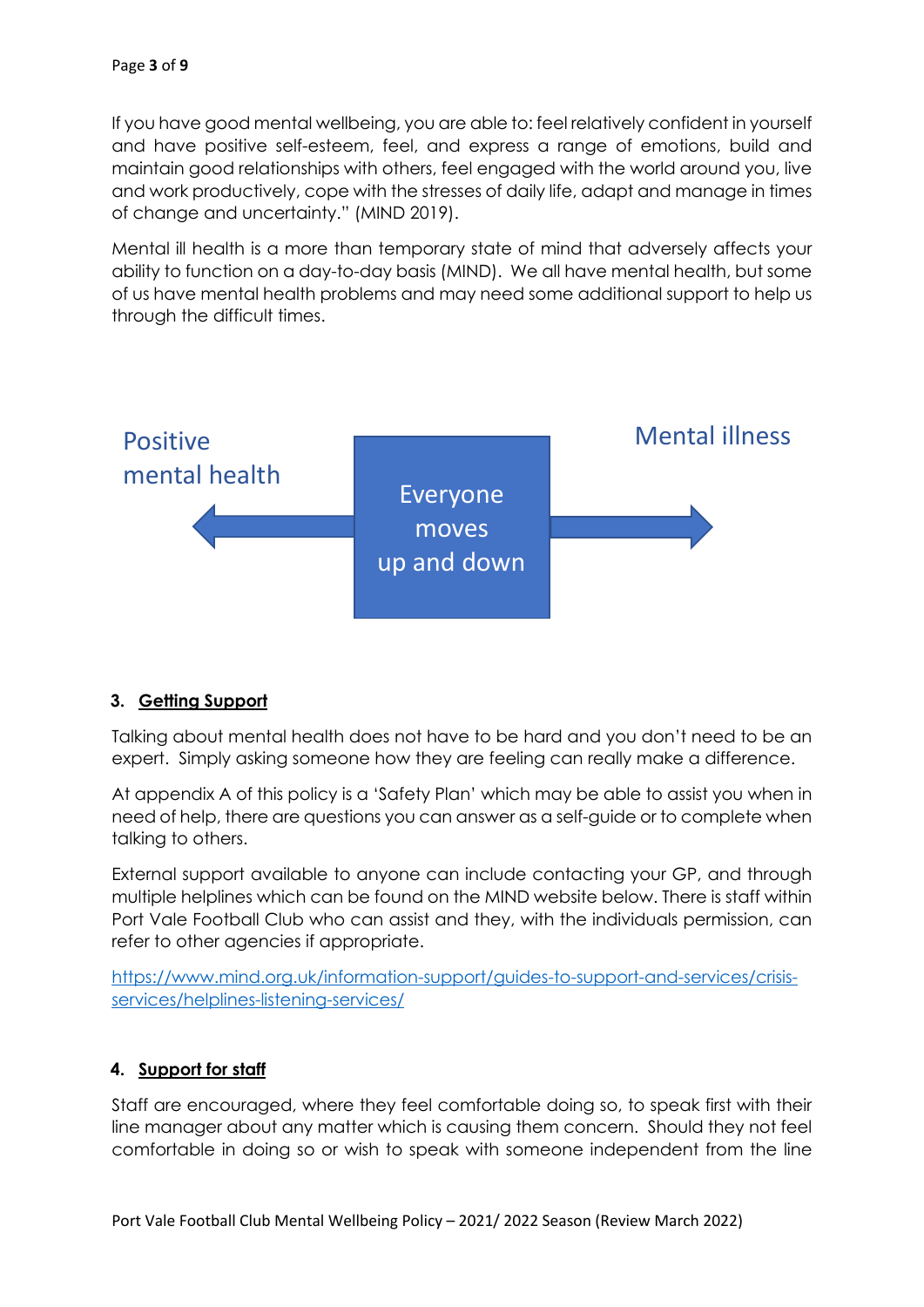management relationship but still within the organisation, they can contact a trained Mental Health First Aider.

| Contact:          | Mental Health First Aiders                   |  |  |
|-------------------|----------------------------------------------|--|--|
|                   | 01782 664087, available                      |  |  |
|                   | Monday to Friday, 9am to 5pm                 |  |  |
| For 24/7 Support: | Tim Bailey - Designated Safeguarding Officer |  |  |
|                   | 07966 935817                                 |  |  |
|                   |                                              |  |  |

#### **5. Support for players:**

All players, irrespective of age or team, are encouraged to speak with their **coaches** where they feel able and comfortable to do so. This can be an ad-hoc conversation at the players request or can be during a scheduled monthly review.

The Professional Football Association (PFA) offers clubs the ability to access the PFA Safety Net online platform. This is available to all academy players U9's – U'23's, trialists, parents, guardians and club staff as a means of accessing useful confidential material 24/7. The platform covers certain challenges and obstacles that academy players can sometimes be faced with both on and off the pitch and are presented in an engaging manner across these specific areas: Mental health, Lifestyle, Relationships, Football, Further help and other websites.

In order to access the PFA Safety Net, simply visit The PFA Safety Net and register. Please understand that when registering to the platform, it will generate the appropriate support page for each individual i.e. Foundation Phase academy players content will differ from an academy player within the Professional Development Phase.

#### • **1st Team**

| Contact:            | Mental Health First Aiders                   |
|---------------------|----------------------------------------------|
|                     | 01782 664087                                 |
|                     | Monday to Friday, 9am to 5pm                 |
|                     |                                              |
| For $24/7$ Support: | Tim Bailey - Designated Safeguarding Officer |
|                     | 07966 935817                                 |
|                     |                                              |

#### • **U23's**

Contact: Mental Health First Aiders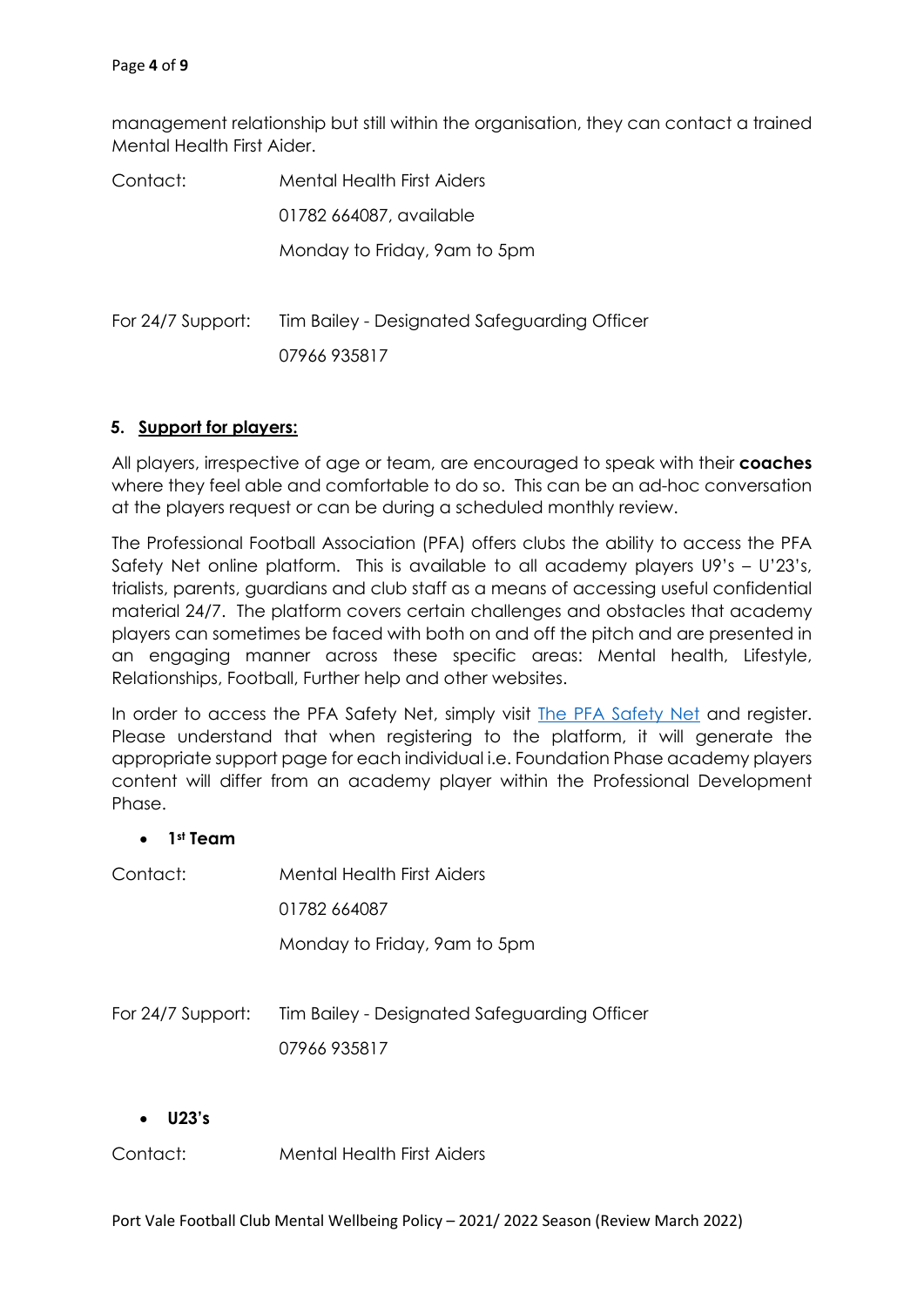01782 664087 Monday to Friday, 9am to 5pm

For 24/7 Support: Tim Bailey - Designated Safeguarding Officer 07966 935817

# **U16's - U18's**

Players in the U16-U18 category will be aligned with a college to support the continuation of their studies. At Port Vale, we work closely with Stoke-On-Trent College, who offer a student counselling service to all registered students. Players in this age category, registered with Stoke-On-Trent College can contact the services by following the link: https://www.stokecoll.ac.uk/support/counselling-andmentoring/

For 24/7 Support: Tim Bailey - Designated Safeguarding Officer 07966 935817

# • **U9's – U15's**

Support available, in addition to that available through player coaches, and The PFA Safety Net, can be obtained by contacting Tim Bailey, Designated Safeguarding Officer on 07966 935817.

# **6. Roles and Responsibilities**

Supporting activities that enable good mental health and wellbeing at the Club is the responsibility of all staff, players and parents/carers. Senior managers and coaches in particular will be expected to show leadership in supporting this policy guidance.

Port Vale will look to all of our line managers and coaches to support their staff and players in a manner which is not detrimental to mental health and which, at its best, can positively promote mental health and wellbeing.

It is the responsibility of the Club Board to ensure the club is being implemented as intended and is reviewed at least annually to provide a strategic overview of how the Club intends to drive activities which support the overarching aim of supporting and enabling good mental health and wellbeing for everyone at the Club.

\*\*\*\*\*

Resources – General

Port Vale Football Club Mental Wellbeing Policy – 2021/ 2022 Season (Review March 2022)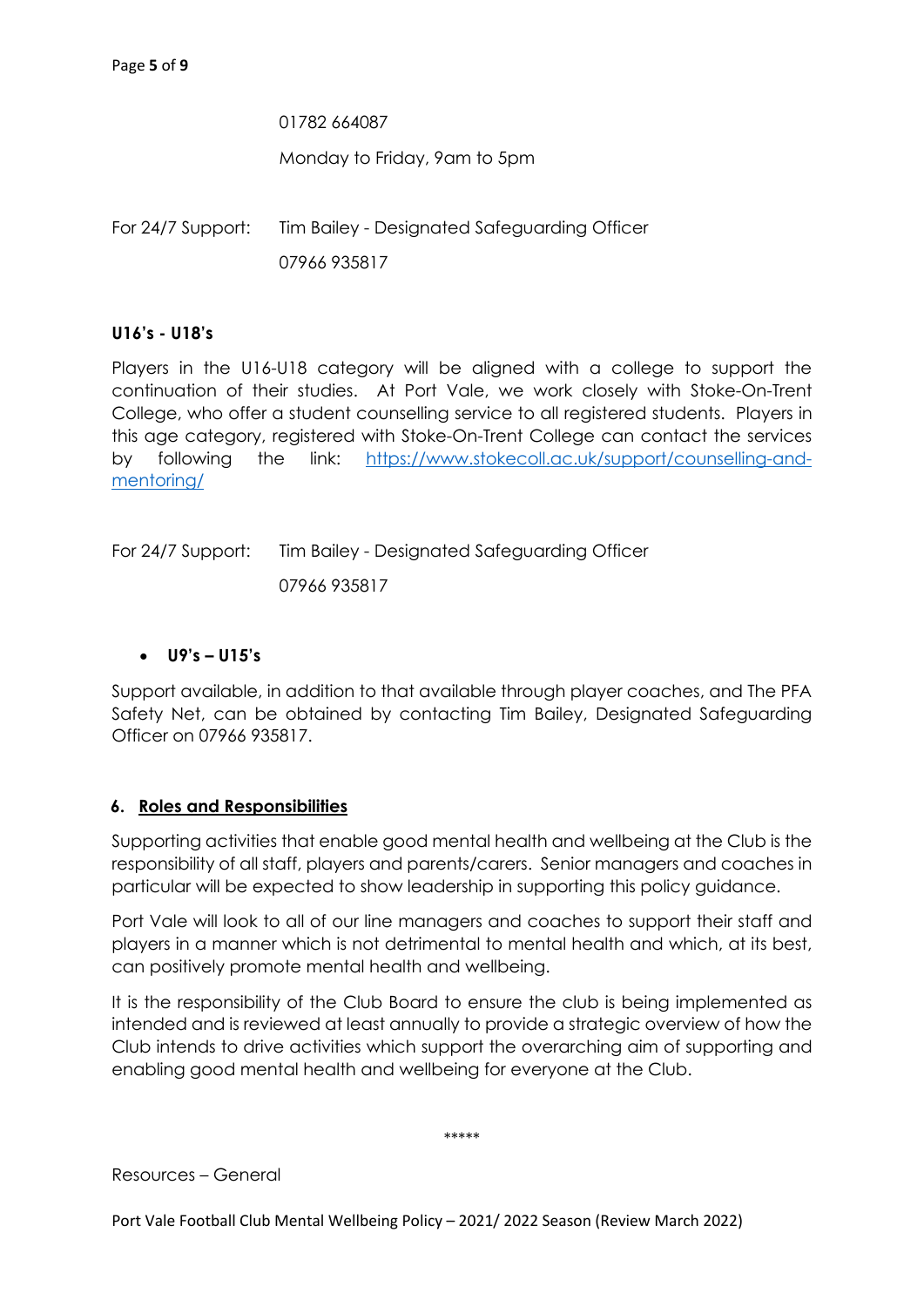Mental Health and the FA. Mental health and well-being - Inclusion and antidiscrimination | The Football Association (thefa.com)

Supporting footballers' mental health: Guidance (thefa.com)

Mental Health help lines and links page - Get help from a mental health charity helpline - NHS (www.nhs.uk)

Appendix A

# **Board Authority and Acceptance of this Policy**

**Signed by:**

**This policy will be reviewed on an annual basis or following learning outcomes as a result of a significant incident or when legislation / statutory guidance changes by the Designated Safeguarding Lead.**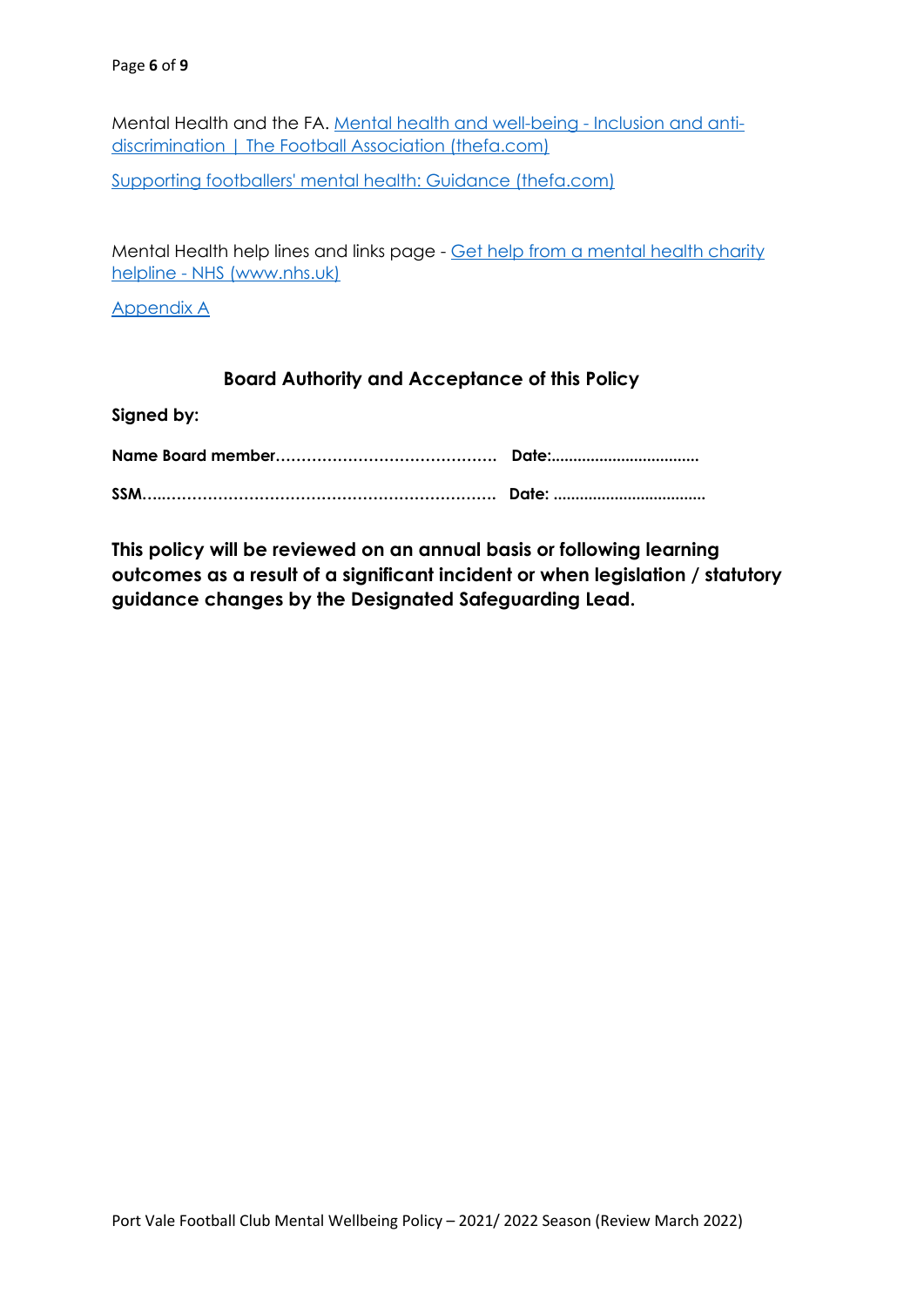# **Safety Plan**

If you sometimes struggle with negative or harmful thoughts,

It may help you to complete the plan below.

When you are feeling down, follow the plan one step at a time until you are safe.

Feeling down or depressed is the result of experiencing some form of extreme pain,

and not having the resources to cope.

We therefore need to reduce pain and increase coping resources.

# *These feelings will pass.*

Keep the plan where you can easily find it or when you may need it.

**What do I need to do to reduce the risk of me acting on negative or harmful thoughts?**

**What warning signs or triggers are there that make me feel more out of control?** 

**What have I done in the past that helped? What ways of coping do I have?**

**What I will do to help calm and soothe myself?**

Port Vale Football Club Mental Wellbeing Policy – 2021/ 2022 Season (Review March 2022)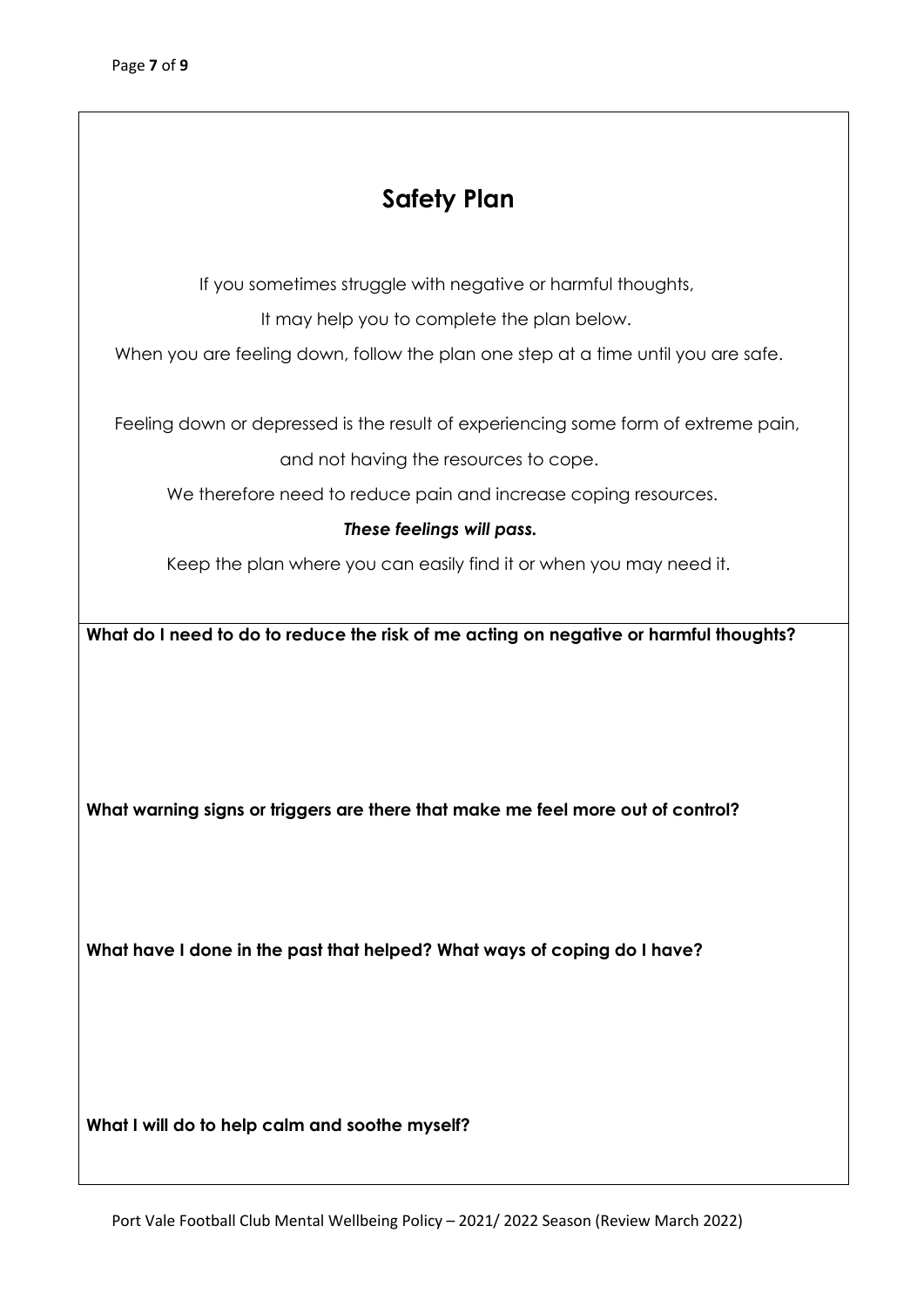**What I will tell myself (as alternatives to the dark thoughts):**

**What would I say to a close friend who was feeling this way?** 

#### **What could others do that would help?**

#### **Who can I talk to?:**

A Friend or relative: Another?

- A work colleague or mental health first aider: Other?
- A Health professional: Other?
- A Telephone helpline: Other?
- A safe place I can go to:

**What I need to do to reduce the risk of me acting on the negative and harmful thoughts:** Remove stockpile of medication – take them to a pharmacy. Throw away blades.

**What warning signs or triggers are there that make me feel more out of control?**  Staying home, alone, in bedroom, brooding.